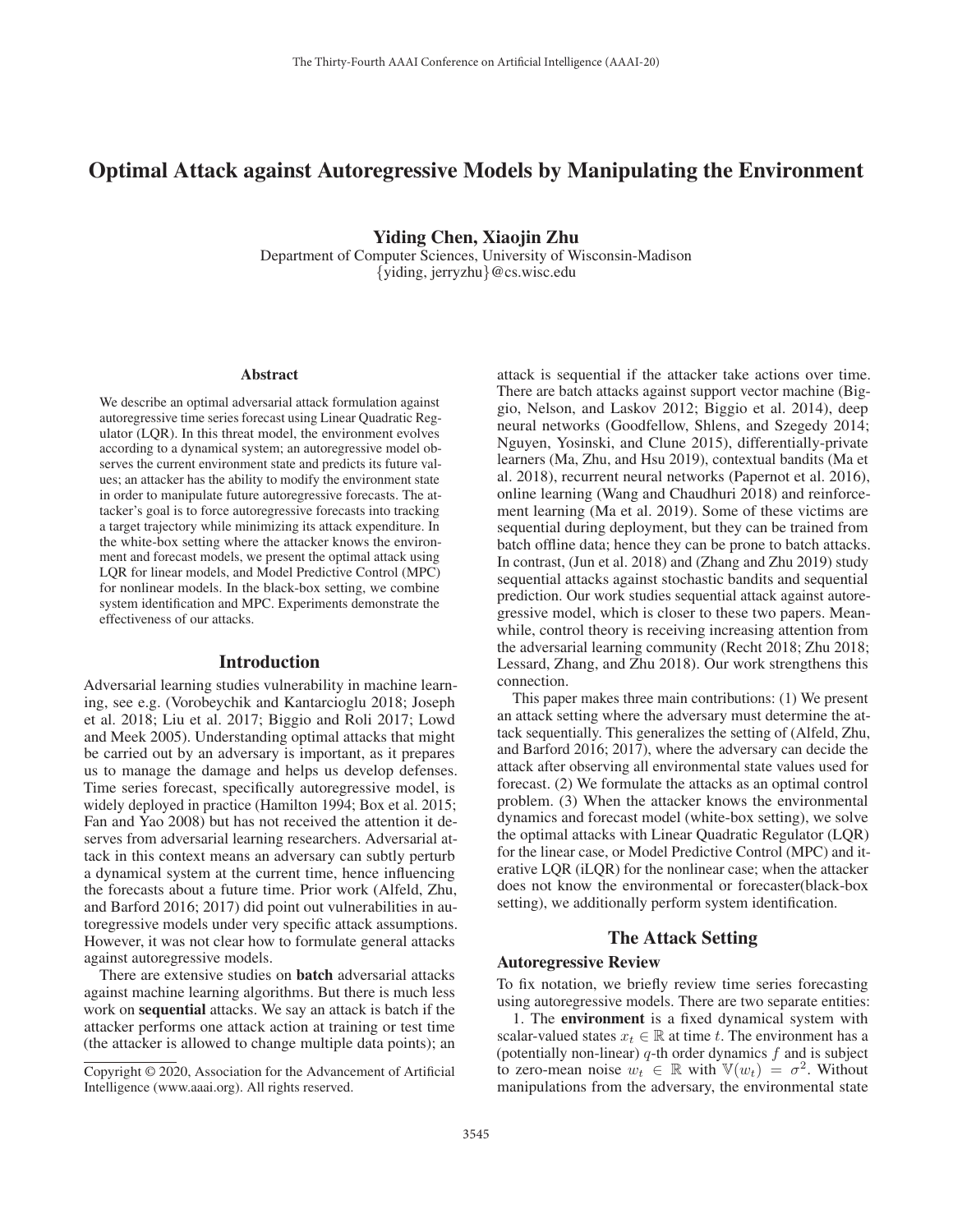evolves as

$$
x_{t+1} = f(x_t, \dots, x_{t-q+1}, w_t)
$$
 (1)

for  $t = 0, 1, \ldots$  We take the convention that  $x_i = 0$  if  $i < 0$ .<br>We allow the dynamics f to be either linear or nonlinear We allow the dynamics  $f$  to be either linear or nonlinear.

2. The forecaster makes predictions of future environmental states, and will be the victim of the adversary attack. In this paper we mainly focus on a fixed linear  $AR(p)$  autoregressive forecaster, regardless of whether the environment dynamics  $f$  is linear or not. Even though we allow the forecast model to be nonlinear in black-box setting, we use linear function to approximate the nonlinear autoregressive model. We also allow the possibility  $p \neq q$ . At time t, the forecaster observes  $x_t$  and uses the p most recent observations  $x_t, \ldots, x_{t-p+1}$ to forecast the future values of the environmental state. A forecast is made at time t about a future time  $t' > t$ , we use<br>the notation  $u_{tt}$  to denote it the notation  $y_{t'|t}$  to denote it.<br>Specifically at time t the form

Specifically, at time t the forecaster uses a standard  $AR(p)$ model to predict. It initializes by setting  $y_{t+1-i|t} = x_{t+1-i}$ for  $i = 1 \dots p$ . It then predicts the state at time  $t + 1$  by

$$
y_{t+1|t} = \hat{\alpha}_0 + \sum_{i=1}^p \hat{\alpha}_i y_{t+1-i|t},
$$
 (2)

where  $\hat{\alpha}_0, \hat{\alpha}_1, \dots, \hat{\alpha}_p$  are coefficients of the  $AR(p)$  model. We allow the  $AR(p)$  model to be a nonlinear function in the black-box setting. The  $AR(p)$  model may differ from the true environment dynamics  $f$  even when  $f$  is linear: for example, the forecaster may have only obtained an approximate model from a previous learning phase. Once the forecaster predicts  $y_{t+1|t}$ , it can plug the predictive value in (2), shift time by one, and predict  $y_{t+2|t}$ , and so on. Note all these predictions are made at time  $t$ . In the next iteration when the true environment state evolves to  $x_{t+1}$  and is observed by the forecaster, the forecaster will make predictions  $y_{t+2|t+1}, y_{t+3|t+1}$ , and so on.

#### The Attacker

We next introduce a third entity – an **adversary** (a.k.a. attacker) – who wishes to control the forecaster's predictions for nefarious purposes. The threat model is characterized by three aspects of the adversary:

 $(i)$  Knowledge: In the white-box setting, the attacker knows everything above; in the black-box setting, neither environmental dynamics nor forecaster model are known to the attacker.

 $(ii)$  Goal: The adversary wants to force the forecaster's predictions  $y_{t'|t}$  to be close to some given *adversarial reference target*  $y_{t'|t}^{\dagger}$  (the dagger is a mnemonic for attack), for selected<br>noise of  $(t, t')$  of interest to the educations. Eurthermore, the pairs of  $(t, t')$  of interest to the adversary. Furthermore, the adversary wants to achieve this with "small attacks". These adversary wants to achieve this with "small attacks". These will be made precise below.

(*iii*) Action: At time t the adversary can add  $u_t \in \mathbb{R}$  (the "control input") to the noise  $w_t$ . Together  $u_t$  and  $w_t$  enter the environment dynamics via:

$$
x_{t+1} = f(x_t, \dots, x_{t-q+1}, u_t + w_t).
$$
 (3)

We call this the *state attack* because it changes the underlying environmental states, see Figure 1.



Figure 1: The state attack. The lowest layer depicts the attack target, and the adversary compares it against the forecaster's predictions.

#### White-Box Attack as Optimal Control

We now present an optimal control formulation for the whitebox attack. Following control convention (Lee and Markus 1967; Kwakernaak and Sivan 1972), we rewrite several quantities from the previous section in matrix form, so that we can define the adversary's state attack problem by the tuple  $(F, C, \{y_{t'|t}^{\dagger}\}, \{Q_{t'|t}\}, R, T)$ . These quantities are defined below.

We introduce a vector-valued environment state representation (denoted by boldface)  $\mathbf{x}_t := (1, x_t, \dots, x_{t-p+1})^\top \in$  $\mathbb{R}^{p+1}$ . The first entry 1 serves as an offset for the constant term  $\hat{\alpha}_0$  in (2). We let  $\mathbf{x}_0$  be the known initial state. It is straightforward to generalize to an initial distribution over  $x_0$ , which adds an expectation in (9). We rewrite the environment dynamics under adversarial control (3) as  $\mathbf{x}_{t+1} = F(\mathbf{x}_t, u_t, w_t) := (1, f(x_t, \ldots, x_{t-p+1}, u_t +$  $w_t$ ,  $x_t$ , ...,  $x_{t-p+2}$ )<sup> $\top$ </sup>. If *f* is nonlinear, so is *F*.

In control language, the forecasts are essentially measurements of the current state  $x_t$ . In particular, we introduce a vector of p predictions made at time t about time  $t'-p+1,\ldots,t'$ <br>as  $\mathbf{y}_{t'|t} := (1, y_{t'|t}, y_{t'-1|t}, \ldots y_{t'-p+1|t})^\top \in \mathbb{R}^{p+1}$ . (For  $\ell$  -  $p+1,\ldots,t'$ completeness, we let  $y_{t'|t} = x_t$  when  $t' \leq t$ .) The fore-<br>caster's  $AB(n)$  forecast model specifies the (linear) meacaster's  $AR(p)$  forecast model specifies the (linear) measurements as follows. We introduce the  $(p + 1) \times (p + 1)$ measurement (i.e. forecast) matrix  $\frac{1}{1}$ ,

<sup>&</sup>lt;sup>1</sup>The forecaster usually only has an estimate of  $f$ . It is likely that the forecaster's  $AR(p)$  model has a different order p than the environment dynamics' order  $q$ . For simplicity, we will assume  $p = q$  below, but explain how to handle  $p \neq q$  in Appendix A.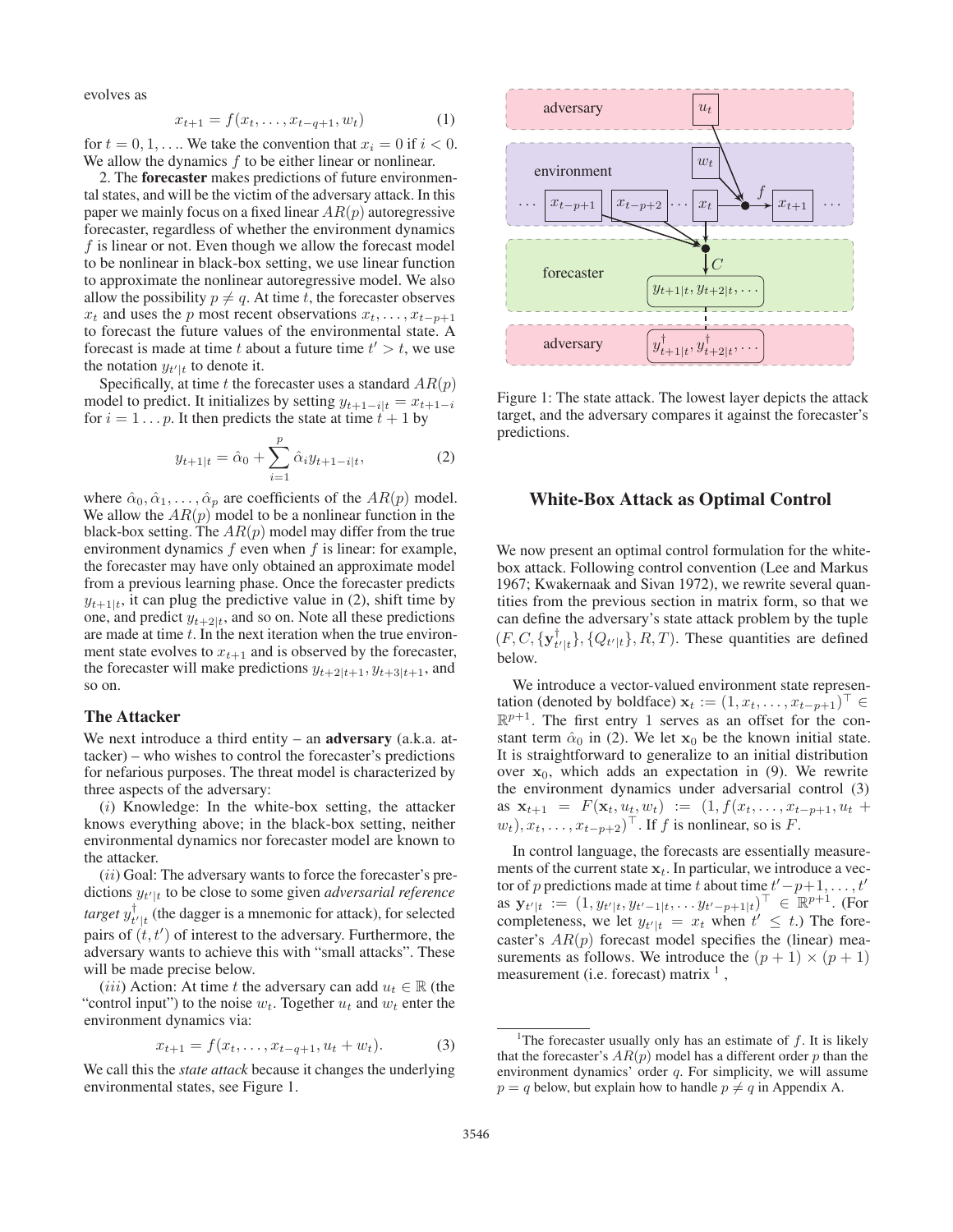$$
C = \begin{bmatrix} 1 & 0 & 0 & \cdots & 0 & 0 \\ \hat{\alpha}_0 & \hat{\alpha}_1 & \hat{\alpha}_2 & \cdots & \hat{\alpha}_{p-1} & \hat{\alpha}_p \\ 0 & 1 & 0 & \cdots & 0 & 0 \\ 0 & 0 & 1 & \cdots & 0 & 0 \\ \vdots & \vdots & \vdots & \ddots & \vdots & \vdots \\ 0 & 0 & 0 & \cdots & 1 & 0 \end{bmatrix} . \tag{4}
$$

Then the measurements / forecasts are:

$$
\mathbf{y}_{t'|t} = C^{t'-t}\mathbf{x}_t, \quad \forall t' > t. \tag{5}
$$

There are cases that  $y_{t'|t}$  does not depend on  $x_t$  but has been decided at time  $\tilde{t} < t$ . In such cases, we can simply redefine  $y_{t'|t}$  to be  $y_{t'|\tilde{t}}$  and rewrite the prediction matrix. For<br>simplicity we assume  $y_{t+1}$  always depends on  $x_t$  in the rest simplicity, we assume  $y_{t'|t}$  always depends on  $x_t$  in the rest of the paper of the paper.

We also vectorize adversarial reference target:  $y_{t'|t}^{\top} :=$  $(1, y_{t'|t}^{\dagger}, y_{t'-1|t}^{\dagger}, \dots, y_{t'-p+1|t}^{\dagger})^{\top} \in \mathbb{R}^{p+1}$ . We simply let  $y_{t/t}^{\dagger} = 0$  when  $t' \leq t$ : this is non-essential. In fact, for  $(t, t')$  point that are unit together to the adversary the term  $(t, t')$  pairs that are uninteresting to the adversary, the target<br>
value  $s_t^{\dagger}$  can be undefined as they do not ennear in the value  $y_{t'|t}^{\dagger}$  can be undefined as they do not appear in the control cost later. control cost later.

The cost of the adversary consists of two parts: (1) how closely the adversary can force the forecaster's predictions to match the adversarial reference targets; (2) how much control  $u_t$  the adversary has to exert. The  $(p+1) \times (p+1)$  matrices  $Q_t$ <sub>l</sub> define the first part, namely the cost of the attacker<br>failing to achieve reference targets. In its simplest form,  $Q_{t'|t}$ <br>is a  $(n+1) \times (n+1)$  matrix with all zero entries except for a  $Q_{t'|t}$  define the first part, namely the cost of the attacker is a  $(p+1) \times (p+1)$  matrix with all zero entries except for a scalar weight  $\beta_{t'|t} \in [0, 1]$  at (2,2). In this case,  $Q_{t'|t}$  simply<br>picks out the  $(t'|t)$  element: picks out the  $(t' | t)$  element:

$$
(\mathbf{y}_{t'|t} - \mathbf{y}_{t'|t}^{\dagger})^{\top} Q_{t'|t} (\mathbf{y}_{t'|t} - \mathbf{y}_{t'|t}^{\dagger}) = \beta_{t'|t} (y_{t'|t} - y_{t'|t}^{\dagger})^2. (6)
$$

For simplicity, we use  $\|\mathbf{y}_{t'|t} - \mathbf{y}_{t'|t}^{\dagger}\|_{Q_{t'|t}}^2$  to denote (6). Critically, by setting the weights  $\beta_{t'|t}$  the attacker can express different patterns of attack. For example: different patterns of attack. For example:

- If  $\beta_{T|t} = 1$  for all  $t = 0 \dots T 1$  and 0 otherwise, the adversary cares about the forecasts made at all times about the final time horizon  $T$ . In this case, it is plausible that the adversarial target  $y_{T|t}^{\dagger} := y_T^{\dagger}$  is a constant w.r.t. t.
- If  $\beta_{t+1|t} = 1$  for all t and 0 otherwise, the adversary cares about all the forecasts about "tomorrow."
- if  $\beta_{t'|t} = 1, \forall t, t'$ , the adversary cares about all predictions made at all times made at all times.

Obviously, the adversary can express more complex temporal attack patterns. The adversary can also choose  $\beta_{t'|t}$  value in<br>hetween 0 and 1 to indicate weaker importance of certain between 0 and 1 to indicate weaker importance of certain predictions.

The R matrix defines the second part of the adversary cost, namely how much control expenditure  $u_t$  the adversary has to exert. In the simplest case, we let R be a scalar  $\lambda > 0$ :

$$
||u_t||_R^2 := \lambda u_t^2. \tag{7}
$$

We use  $T$  to denote the *prediction time horizon*:  $T$  is the straint straint time index (expressed by  $t'$ ) to be predicted by the forelast time index (expressed by  $t'$ ) to be predicted by the fore-<br>caster. We define the adversary's *expected quadratic cost* caster. We define the adversary's *expected quadratic cost*  $J(u_{0:(T-1)})$  for action sequence  $u_0,\ldots,u_{T-1}$  by

$$
\mathbb{E}_{w_{0:(T-1)}} \left[ \sum_{t=1}^{T-1} \sum_{t'=t+1}^{T} ||\mathbf{y}_{t'|t} - \mathbf{y}_{t'|t}^{\dagger}||_{Q_{t'|t}}^2 + \sum_{t=0}^{T-1} ||u_t||_R^2 \, \mathbf{x}_0 \right].
$$

Since the environment dynamics can be stochastic, the adversary must seek *attack policies*  $\phi_t : \mathbb{R}^{p+1} \mapsto \mathbb{R}$  to map the observed state  $x_t$  to an attack action:

$$
u_t = \phi_t(\mathbf{x}_t) \quad \forall t. \tag{8}
$$

Given an adversarial state attack problem  $(F, C, \{y_{t'|t}^{\dagger}\}, \{Q_{t'|t}\}, R, T)$ , we formulate the optimal state attack as the following optimal control problem:

$$
\min_{\phi_0, \cdots, \phi_{T-1}} J(u_{0:(T-1)})
$$
\n(9)

 $s.t. \mathbf{x}_0$  given (10)

$$
u_t = \phi_t(\mathbf{x}_t), \quad t = 0, 1, \cdots, T - 1 \tag{11}
$$

$$
\mathbf{x}_{t+1} = F(\mathbf{x}_t, u_t, w_t), \quad t = 0, 1, \cdots, T - 1 \quad (12)
$$

$$
\mathbf{y}_{t'|t} = C^{t'-t}\mathbf{x}_t, \quad \forall t' > t.
$$
 (13)

We next propose solutions to this control problem for linear  $F$  and nonlinear  $F$ , respectively. For illustrative purpose, we focus on solving the problem when the attack target is to change predictions for "tomorrows". This implies  $\beta_{t'|t} = 0$ <br>when  $t' > t + 2$ . Under this assumption,  $I(u_0, \pi, \cdot)$  has the when  $t' \geq t + 2$ . Under this assumption,  $J(u_{0:(T-1)})$  has the following form: following form:

$$
\mathbb{E}_{w_{0:(T-1)}}\left[\sum_{t=1}^{T-1} \|C\mathbf{x}_t-\mathbf{y}_{t+1|t}^{\dagger}\|_{Q_{t+1|t}}^2+\sum_{t=0}^{T-1} \|u_t\|_{R}^2\right]\mathbf{x}_0\right].
$$

More attack targets are studied in the experiment section.

#### Solving Attacks Under Linear F

When the environment dynamics  $f$  is linear, the scalar environment state evolves as  $x_{t+1} = \alpha_0 + \sum_{i=1}^p \alpha_i x_{t+1-i} + u_t + \alpha_t$ <br> $w_t$ , where the coefficients  $\alpha_0$ ,  $\alpha_t$ , in general can be dif $w_t$ , where the coefficients  $\alpha_0, \ldots, \alpha_p$  in general can be different from the forecaster's  $AR(p)$  model (2). We introduce the corresponding vector operation

$$
\mathbf{x}_{t+1} = F(\mathbf{x}_t, u_t, w_t) := A\mathbf{x}_t + B(u_t + w_t), \qquad (14)
$$

where A has the same structure as C in (4) except each  $\hat{\alpha}$  is replaced by  $\alpha$ , and  $B = (0, 1, 0, \ldots, 0)^\top$ . The adversary's attack problem (9) reduces to stochastic Linear Quadratic Regulator (LQR) with tracking, which is a fundamental problem in control theory (Kwakernaak and Sivan 1972). It is well known that such problems have a closed-form solution, though the specific solution for stochastic tracking is often omitted from the literature. In addition, the presence of a forecaster in our case alters the form of the solution. Therefore, for completeness we provide the solution in Algorithm 1.

The derivation is in Appendix. Once the adversarial control policies are computed, the optimal attack sequence is given by:  $u_t = \phi_t(\mathbf{x}_t)$ ,  $t = 0, 1, \dots, T - 1$ . The astute reader will notice that,  $u_{T-1} = \phi_{T-1}(\mathbf{x}_{T-1}) = 0$ . This is to be expected:  $u_{T-1}$  affects  $\mathbf{x}_T$ , but  $\mathbf{x}_T$  would only affect forecasts after the prediction time horizon  $T$ , which the adversary does not care. To minimize the control expenditure, the adversary's rational behavior is to set  $u_{T-1} = 0$ .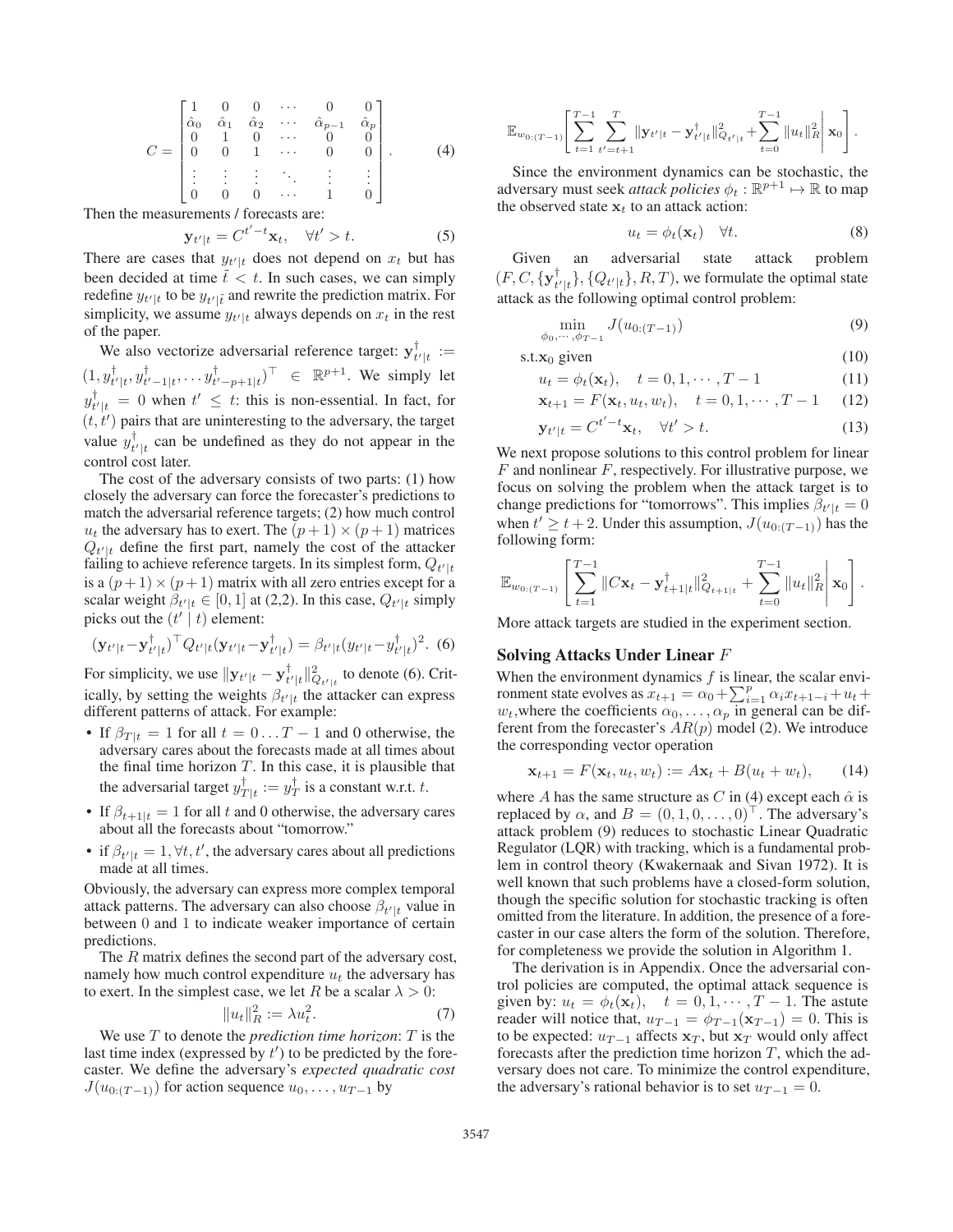Algorithm 1:  $LQR(F, C, \{y_{t'|t}^{\intercal}\}, \{Q_{t'|t}\}, R, T)$ **Input** :  $(F, C, \{y_{t'|t}^{\dagger}\}, \{Q_{t'|t}\}, R, T)$ 1  $P_T = 0;$ 2  $q_T = 0;$ 3 for  $t = T - 1, T - 2, \dots, 1$  do  $P_t =$  $CA^{\top}Q_{t+1|t}C + A^{\top}(I + \frac{1}{\lambda}P_{t+1}BB^{\top})^{-1}P_{t+1}A;$  $\mathbf{q}_t = -2C^\top Q_{t+1|t} \mathbf{y}_{t+1|t}^\top + A^\top \mathbf{q}_{t+1} - \ \frac{1}{\lambda + B^\top P_{t+1} B} A^\top P_{t+1}^\top B B^\top \mathbf{q}_{t+1};$ 6 end 7 for  $t = 0, 1, ..., T - 1$  do  $\oint_{\mathcal{B}} \phi_t(\mathbf{z}) = -\frac{B^{\top} \mathbf{q}_{t+1} + 2B^{\top} P_{t+1} A \mathbf{z}}{2(\lambda + B^{\top} P_{t+1} B)}$ 9 end **Output :**  $\phi_0(\cdot), \ldots, \phi_{T-1}(\cdot)$ 

#### Solving Attacks Under Non-Linear F

When  $f$  is nonlinear the optimal control problem  $(9)$  in general does not have a closed-form solution. Instead, we introduce an algorithm that combines Model Predictive Control (MPC) (Garcia, Prett, and Morari 1989; Kouvaritakis and Cannon 2015) as the outer loop and Iterative Linear Quadratic Regulator (ILQR) (Li and Todorov 2004) as the inner loop to find an approximately optimal attack. While these techniques are standard in the control community, to our knowledge our algorithm is a novel application of the techniques to adversarial learning.

The outer loop performs MPC, a common heuristic in nonlinear control. At each time  $\tau = 0, 1, \ldots$ , MPC performs planning by starting at  $x_{\tau}$ , looking ahead l steps and finding planning by starting at  $\mathbf{x}_{\tau}$ , looking ahead *l* steps and finding<br>a good control sequence  $f \phi_1 \lambda^{\tau+l-1}$ . However, MPC then can a good control sequence  $\{\phi_t\}_{t=\tau}^{\tau+l-1}$ . However, MPC then car-<br>ries out only the first control action  $u^*$ . This action, together ries out only the first control action  $u^*_{\tau}$ . This action, together with the actual noise instantiation  $w_{\tau}$  drives the environment with the actual noise instantiation  $w_{\tau}$ , drives the environment state to  $\mathbf{x}_{\tau+1} = F(\mathbf{x}_{\tau}, u_{\tau}^*, w_{\tau})$ . Then, MPC performs the *l*-<br>step planning again but starting at  $\mathbf{x}_{-1,1}$  and again carries out step planning again but starting at  $\mathbf{x}_{\tau+1}$ , and again carries out the first control action  $u_{\tau+1}^*$ . This process repeats. Formally,<br>MPC iterates two steps: at time  $\tau$ MPC iterates two steps: at time  $\tau$ 

1. Solve

$$
\min_{\phi_{\tau:L(\tau)}} \mathbb{E} \sum_{t=\tau+1}^{L(\tau)+1} \| C\mathbf{x}_t - \mathbf{y}_{t+1|t}^{\dagger} \|_{Q_{t+1|t}}^2 + \sum_{t=\tau}^{L(\tau)} \| \phi_t(x_t) \|_R^2
$$
  
s.t. $\mathbf{x}_{\tau}$  given  

$$
\mathbf{x}_{t+1} = F(\mathbf{x}_t, \phi_t(u_t), w_t), t = \tau, \cdots, L(\tau), \quad (15)
$$

The expectation is over  $w_{\tau}$ ,  $\cdots$ ,  $w_{L(\tau)}$ . Denote the solution by  $\{\phi_t\}_{t=\tau}^{L(\tau)}$ .<br>
2 Apply  $u^* =$ 

2. Apply  $u_{\tau}^* = \phi_{\tau}(x_{\tau})$  to the F system.<br> $L(\tau) = \min(\tau + l - 1, T - 2)$  which ind

 $L(\tau) = \min(\tau + l - 1, T - 2)$ , which indicates that the size of the optimization in step 1 will decrease as  $\tau$  approaches T. The repeated re-planning allows MPC to adjust to new inputs, and provides some leeway if  $\{\phi_t\}_{t=\tau}^{L(\tau)}$  cannot be exactly solved which is the case for our nonlinear F solved, which is the case for our nonlinear F.

We now turn to the inner loop to approximately solve  $(15)$ . There are two issues that make the problem hard: the ex-

pectation over noises  $\mathbb{E}_{w_{\tau}, \dots, w_{L(\tau)}}$ , and the nonlinear F. To address the first issue, we adopt an approximation technique known as "nominal cost" in (Kouvaritakis and Cannon 2015). For planning we simply replace the random variables  $w$  with their mean, which is zero in our case. This heuristic removes the expectation, and we are left with the following deterministic system as an approximation to (15):

$$
\min_{u_{\tau}, \cdots, u_{L(\tau)}} \sum_{t=\tau+1}^{L(\tau)+1} \| C\mathbf{x}_t - \mathbf{y}_{t+1|t}^{\dagger} \|_{Q_{t+1|t}}^2 + \sum_{t=\tau}^{L(\tau)} \| u_t \|_R^2
$$
\ns.t.  $\mathbf{x}_{\tau}$  given\n
$$
\mathbf{x}_{t+1} = F(\mathbf{x}_t, u_t, 0), \quad t = \tau, \cdots, L(\tau). \quad (16)
$$

To address the second issue, we adopt ILQR (Li and Todorov 2004) in order to solve (16). The idea of ILQR is to linearize the system around a trajectory, and compute an improvement to the control sequence using LQR iteratively. We show the details in Appendix. We summarize the MPC+ILQR attack in Algorithm 2 and 3.

| <b>Algorithm 2: MPC</b>                                                            |  |
|------------------------------------------------------------------------------------|--|
| <b>Input</b> : F, C, $\{y_{t' t}^{\dagger}\}, \{Q_{t' t}\}, R, T, l, maxiter, tol$ |  |
| 1 for $t = 0, 1, , T - 2$ do                                                       |  |
| <b>Input</b> : $x_t$                                                               |  |
| $u_{t:\min(t+l-1,T-2)} \leftarrow$                                                 |  |
| $ILQR(x_t, F, C, \{y_{t' t}^{\dagger}\}, \{Q_{t' t}\}, R, \min(t + l +$            |  |
| $1, T$ ), maxiter, tol);                                                           |  |
| Output: $u_t$                                                                      |  |
| 3 end                                                                              |  |

## A Greedy Control Policy as the Baseline State Attack Strategy

The optimal state attack objective (9) can be rewritten as a running sum of instantaneous costs. At time  $t = 0, 1, \ldots$  the instantaneous cost involves the adversary's control expenditure  $u_t^2$ , the attack's immediate effect on the environment state<br> $\mathbf{x}_{t+1}$  (see Figure 1) and consequently on all the forecaster's  $x_{t+1}$  (see Figure 1), and consequently on all the forecaster's predictions made at time  $t+1$  about time  $t+2, \ldots, T$ . Specifically, the expected instantaneous cost  $g_t(\mathbf{x}_t, u_t)$  at time t is defined as:

$$
\mathbb{E}_{w_t} || CF(\mathbf{x}_t, u_t, w_t) - \mathbf{y}_{t+2|t+1}^{\dagger} ||_{Q_{t+2|t+1}}^2 + ||u_t||_R^2.
$$
 (17)

This allows us to define a *greedy control policy*  $\phi$ <sup>G</sup>, which is easy to compute and will serve as a baseline for state attacks. In particular, the greedy control policy at time  $t$  minimizes the instantaneous cost:

$$
\phi_t^G(\mathbf{x}_t) \in \operatorname{argmin}_u g_t(\mathbf{x}_t, u).
$$

When F is linear,  $\phi_t^G(\cdot)$  can be obtained in closed-form. We show the solution in Appendix D show the solution in Appendix D.

When f is nonlinear, we let noise  $w_t = 0$  and solve the following nonlinear problem using numerical solvers:

$$
\min_{u_t} \| CF(\mathbf{x}_t, u_t, 0) - \mathbf{y}_{t+2|t+1}^{\dagger} \|_{Q_{t+2|t+1}}^2 + \| u_t \|_{R}^2.
$$
 (18)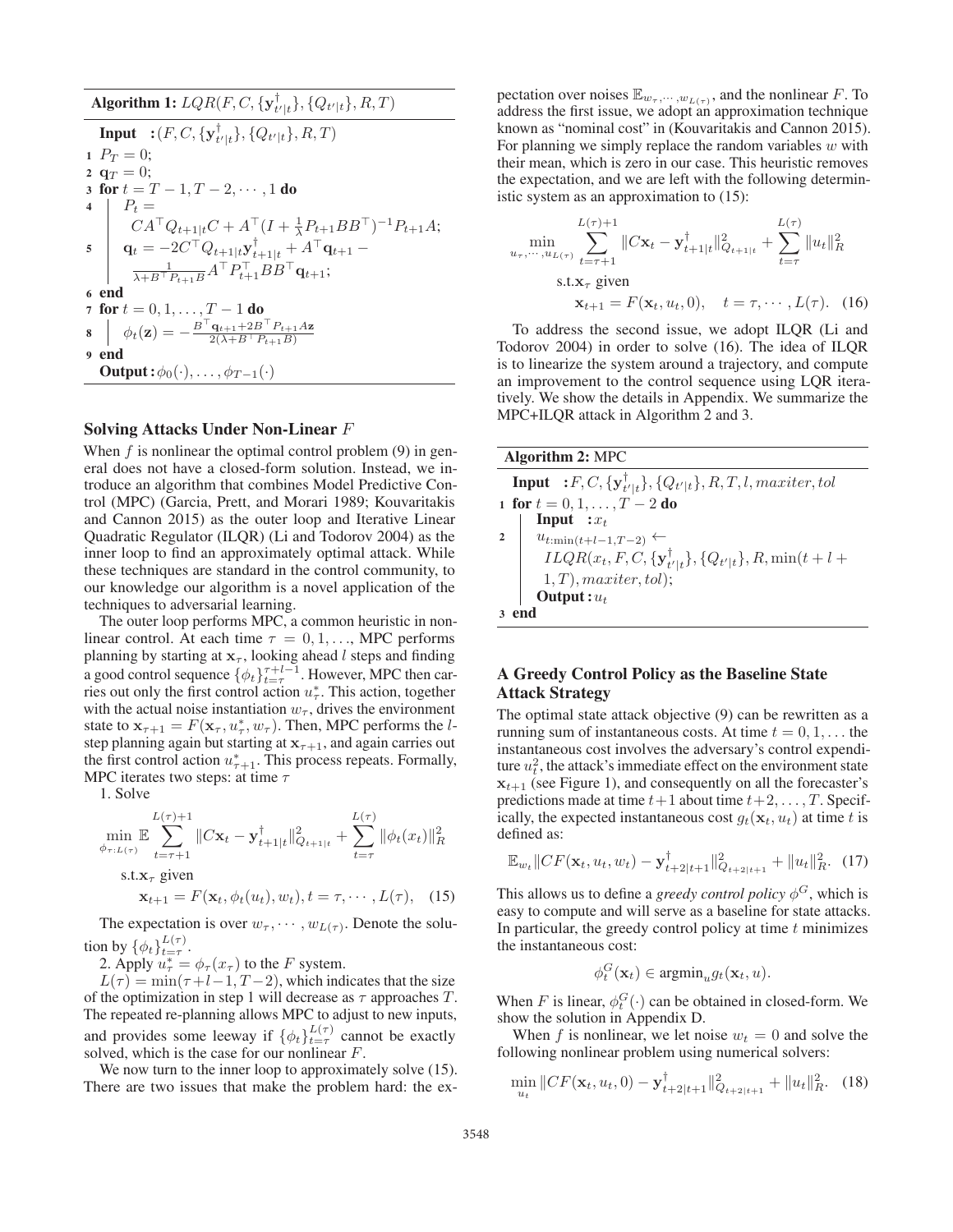#### Algorithm 3: ILQR

 $\textbf{Input} \quad : x_0, F, C, \{\mathbf{y}_{t'|t}^{\intercal}\}, \{Q_{t'|t}\}, R, T, \textit{maxiter}, tol$ 1 Initialize  $u_{0:T-2}$ ; 2 for  $i = 0, 1, ...,$  maxiter do<br>3 | for  $t = 0: T - 2$  do 3 for  $t = 0: T - 2$  do<br>4  $\begin{cases} \n\mathbf{x}_{t+1} = F(\mathbf{x}_t, u_t) \n\end{cases}$ 4 **x**<sub>t+1</sub> =  $F(\mathbf{x}_t, u_t, 0);$ <br>5 **b**<sub>n</sub> $F_t = D_t F(\mathbf{x}_t, u_t)$ 5  $D_uF_t = D_uF(\mathbf{x}_t, u_t, 0);$ <br>6  $D_xF_t = D_xF(\mathbf{x}_t, u_t, 0)$ 6  $D_xF_t = D_xF(\mathbf{x}_t, u_t, 0)$ <br>7 **end** end 8  $P_{T-1} = C^\top Q_{T|T-1}C;$ <br>9  $Q_{T-1} = 2C^\top Q_{T|T-1}(C)$  $\mathbf{q}_{T-1} = 2C^{-1}Q_{T|T-1}(C\mathbf{x}_{T-1} - \mathbf{y}_{T|T-1}^{\mathsf{T}});$ 10 for  $s = T - 2, ..., 1$  do<br>
11  $P = C<sup>T</sup>Q$  $\begin{array}{c|c} \n 11 & | & P_s = C^\top Q_{s+1|s} C + D_{\mathbf{x}} F_s^\top (I + \n & 1 & P & P & F^\top \end{array}$  $\frac{1}{\lambda} P_{s+1} D_u F_s D_u F_s^{\top} )^{-1} P_{s+1} D_{\mathbf{x}} F_s^{\top};$ 12 **q**<sub>s</sub> =  $2C^{-1}Q_{s+1|s}(C\mathbf{x}_{s} - \mathbf{y}_{s+1|s}^{T}) + D_{\mathbf{x}}F_{s}^{T} \mathbf{q}_{s+1} (D_u F_s^{\top} P_{s+1} D_{\mathbf{x}} F_s)^{\top} (D_u F_s^{\top} \mathbf{q}_{s+1} + 2\lambda u_s)$  $\lambda + D_u F_s^{\top} P_{s+1} D_u F_s$ 13 **end**<br>**14 for**  $s = 0, T - 2$  **do** 14 **for**  $s = 0, T - 2$  **do** 15  $\delta u_s = -\frac{2D_u F_s^{\top} P_{s+1} D_{\mathbf{x}} F_s \delta \mathbf{x}_s + D_u F_s^{\top} \mathbf{q}_{s+1} + 2\lambda u_s}{2(\lambda + D_u F_s^{\top} P_{s+1} D_u F_s)};$ 16  $\delta \mathbf{x}_{s+1} = D_{\mathbf{x}} F_s \delta \mathbf{x}_s + D_u F_s \delta u_s$ <br>17 end end 18 if  $\|\delta u_{0:T-2}\|^2/(T-1) < tol$  then<br>19 if Break: | Break;  $20$  end 21  $u_{0:T-2} \leftarrow u_{0:T-2} + \delta u_{0:T-2};$ <sup>22</sup> end **Output** :  $u_{0:T-2}$ 

## Black-Box Attack via System Identification

We now consider black-box attack setting where the environment dynamics f and forecaster's model C are no longer known to the attacker. Both the environment forecast models are allowed to be nonlinear. The attacker will perform system identification (Dean et al. 2017), and solve LQR as an inner loop and MPC as an outer loop.

The attacks picks an estimation model order  $p$  for both the environment and forecaster. It also picks a buffer length b. In the first  $b + p - 1$  iterations, the attacker does no attack but collects observations on the free-evolving environment and the forecasts. Then, in each subsequent iteration the attacker estimates a linear environmental model  $\hat{a}$  and linear forecast model  $\hat{c}$  using a rolling buffer of previous  $b+p-1$  iterations. The buffer produces  $b$  data points for the attacker to use MLE to solve  $p + 1$  unknowns in environment model. The attacker then uses MPC and LQR to design an attack action.

The attacker use linear models to estimate both the environmental dynamics and forecast model. At time t, he environmental dynamics is estimated over the environmental state value  $x_{t-b-p+1}, \ldots, x_t$  and action sequences

 $u_{t-b},\ldots,u_{t-1}$ :

$$
\min_{a_{0:p}} \sum_{t=t-b}^{t-1} (a_0 + \sum_{i=1}^p a_i x_{t+1-i} + u_t - x_{t+1})^2, \qquad (19)
$$

we use  $\hat{a}(t, b)$ , a  $p + 1$ -dimensional column vector to denote the minimum point of (19). Due to the nature of attacking autoregressive models,  $B = (0, 1, 0, \dots, 0)^\top \in \mathbb{R}^{(p+1)\times 1}$  is always known to the attacker.

We use  $\hat{c}_0, \hat{c}_1, \ldots, \hat{c}_p$  to denote the estimation of forecast model and let

$$
C(\hat{c}_{0:p}) = \begin{bmatrix} 1 & 0 & 0 & \cdots & 0 & 0 \\ \hat{c}_0 & \hat{c}_1 & \hat{c}_2 & \cdots & \hat{c}_{p-1} & \hat{c}_p \\ 0 & 1 & 0 & \cdots & 0 & 0 \\ 0 & 0 & 1 & \cdots & 0 & 0 \\ \vdots & \vdots & \vdots & \ddots & \vdots & \vdots \\ 0 & 0 & 0 & \cdots & 1 & 0 \end{bmatrix} .
$$
 (20)

to denote the corresponding forecast matrix. Let  $\Lambda(t_1, t_2)$ denote the set of prediction indices which are visible to the attacker:  $\Lambda(t_1, t_2) = \{ (t, t') \mid t_1 \leq t \leq$ <br>to  $y_{\text{d}(t)}$  is visible to the attacker  $\Lambda$  at time t the forecast  $t_2, y_{t'|t}$  is visible to the attacker}. At time t, the forecast<br>model is estimated over the visible forecasts:  $y_{t+1}(t, t') \in$ model is estimated over the visible forecasts:  $y_{t'|t}$ ,  $(t, t') \in$ <br> $\Lambda(t - h, t)$ .  $\Lambda(t-b,t)$ :

$$
\min_{c_{0:p}} \sum_{(t,t') \in \Lambda(t-b,t)} (B^{\top} C^{t'-t} \mathbf{x}_t - y_{t'|t})^2, \qquad (21)
$$

we use  $\hat{c}(t, b)$ , a  $p + 1$ -dimensional column vector to denote the minimum point of (21). If the attacker only observes sufficient predictions for "tomorrows", i.e.  $\Lambda(t_1, t_2) = \{(t, t') \mid t_1 \le t \le t_2, t'_1 = t_1+1\}$  then  $\hat{c}_0, \hat{c}_1$  and  $\hat{c}_1$  is the OLS  $t_1 \leq t \leq t_2, t' = t + 1$ , then  $\hat{c}_0, \hat{c}_1, \ldots, \hat{c}_p$  is the OLS solution to (21). However for more complex prediction patsolution to (21). However, for more complex prediction pattern, (21) might involve polynomials of  $c_0, c_1, \ldots, c_p$ .

We can summarize the proposed black-box attack method in Algorithm 4.

| <b>Algorithm 4:</b> System identification attack                                         |
|------------------------------------------------------------------------------------------|
| <b>Input</b> : model order p, buffer size b, time step of MPC l                          |
| 1 for $t = 0, 1, , b + p - 2$ do                                                         |
| <b>Input</b> : $x_t$ , $y_{t' t}$<br><b>Output</b> : $u_t = 0$                           |
|                                                                                          |
| 2 end                                                                                    |
| 3 for $t = b + p - 1, , T - 1$ do                                                        |
| update $\hat{a}(t, b)$ by (19);<br>$\overline{\mathbf{4}}$                               |
| update $\hat{c}(t, b)$ by (21);<br>5                                                     |
| $\phi_{0:\min(t+l,T)-1} \leftarrow$<br>6                                                 |
| $LQR(\{\hat{a}(t,b),B\},C(\hat{c}(t,b)),\{\mathbf{y}^{\dagger}_{t't}\},\{Q_{t't t}\},R,$ |
| $\min(t + l + 1, T) - t);$                                                               |
| <b>Output</b> : $u_t \leftarrow \phi_0(x_t)$                                             |
| <b>Input</b> : $x_{t+1}, y_{t' t}$                                                       |
| end                                                                                      |

## **Experiments**

We now demonstrate the effectiveness of control-based whitebox attacks on time series forecast problems. We compare the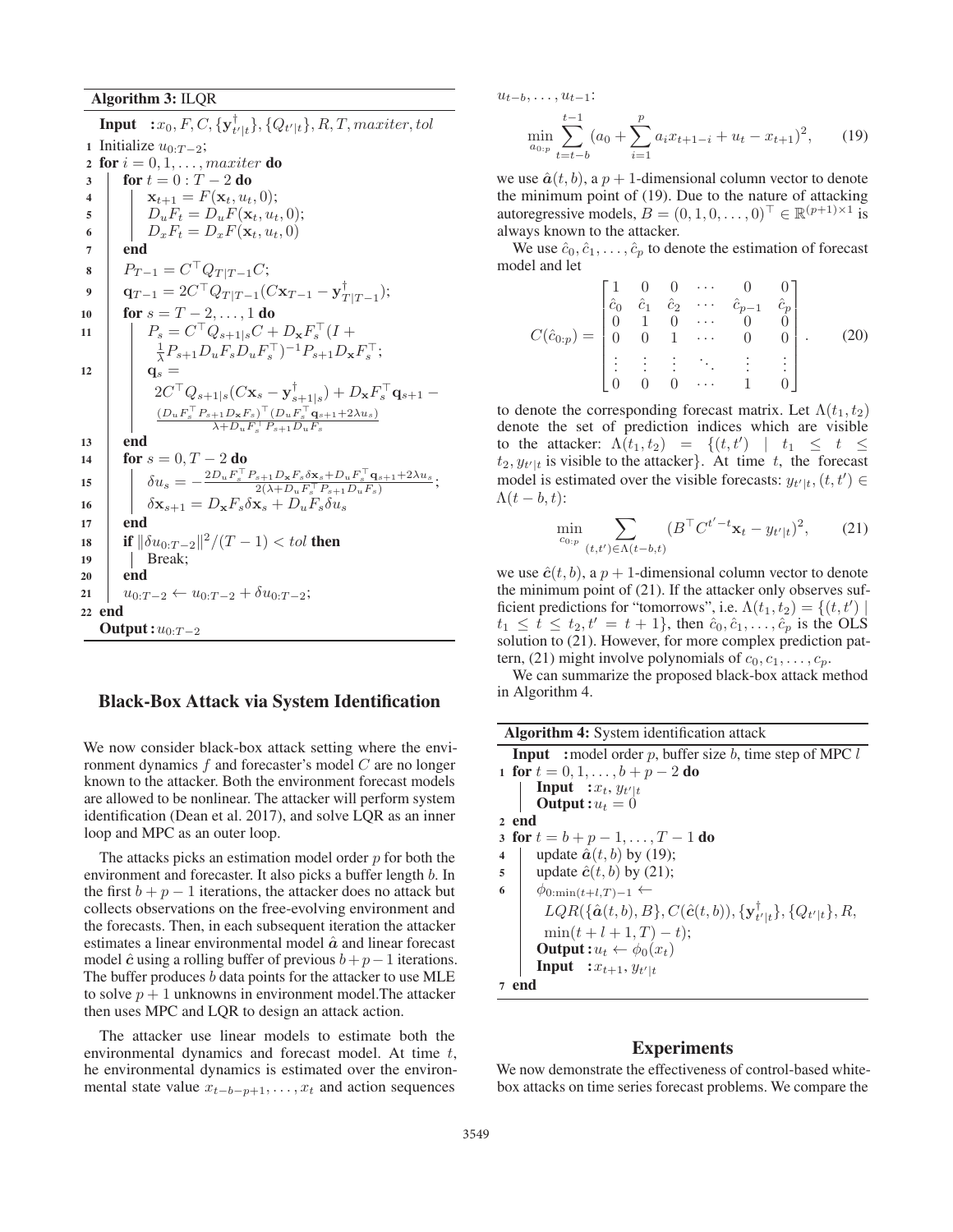optimal attacks computed by LQR (for linear  $f$ ), MPC+iLQR (for nonlinear  $f$ ), black-box attack, greedy attacks, and the no-attack baseline. While the attack actions were optimized under an expectation over random noise  $w$  (c.f. (9)), in the experiments we report the *actual realized cost* based on the noise instantiation that the algorithm experienced:

$$
\sum_{t=1}^{T-1} \sum_{t'=t+1}^{T} \|C^{t'-t} \mathbf{x}_t - \mathbf{y}_{t'|t}^{\dagger}\|_{Q_{t'|t}}^2 + \sum_{t=0}^{T-1} \|u_t\|_{R}^2 \qquad (22)
$$

where the noise sequence  $\{w_t\}_{t=0}^{T-2}$  is incorporated im-<br>plicitly in  $\mathbf{x}_t$ , together with the actual attack sequence  ${u_t}_{t=0}^{T-1}$ . To make the balance between attack effect (the quadratic terms involving Q) and control expenditure (the term involving R) more interpretable, we let  $R := \lambda$  $\tilde{\lambda} \sum_{t=1}^{T-1} \sum_{t'=t+1}^{T} \beta_{t'|t}/T$ 

# The Effect of  $Q_{t'|t}$  on Attack

In our first synthetic example we demonstrate the adversary's ability to target different parts of the forecasts via Q, the quadratic coefficient in cost function. Figure 2 illustrates three choices of attack targets Q: attack "tomorrow", "last day" and "all predictions".



Figure 2: LQR solution on three attack patterns  $Q$ . y-axis shows the value of  $x$  and  $u$ . Each blue forecast curve beginning at time t shows the sequence  $\{y_{t'|t-1}\}_{t=t}^T$ . The pattern of attack defined by the corresponding O is bighlighted with of attack defined by the corresponding  $Q$  is highlighted with ∗ on the forecast curves.

For simplicity, we let all adversarial reference targets  $y_{t'/t}^{\dagger}$  the constant 1. We let the environment avaly according to be the constant 1. We let the environment evolve according to an  $AR(1)$  model:  $x_{t+1} = 1 + 0.5x_t + w_t$ . We let the noise  $w_t \sim N(0, 0.1^2)$  and the initial state  $x_0 = 0$ . We simulate the case where the forecaster has only an approximation of the environment dynamics, and let the forecaster's model be  $x_{t+1} = 0.9 + 0.6x_t$  which is close to, but different from, the environment dynamics. For illustrative purpose, we set the prediction time horizon  $T = 10$ . Recall that the attacker can change the environment state by adding perturbation  $u_t$ :  $x_{t+1} = 1 + 0.5x_t + u_t + w_t$ . We set  $\lambda = 0.1$ .

We run LQR and compute the optimal attack sequences u under each  $Q$  scenario. They are visualized in Figure 2. Each attack is effective: the blue \*'s are closer to the green target line on average, compared to where they would be in the upper-left no-attack panel. Different target selection Q will affect the optimal attack sequence.

## Comparing LQR vs. Greedy Attack Policies

We now show the LQR attack policy is better than the greedy attack policy. We let the environment evolves by an  $AR(3)$  model:  $x_{t+1} = f(x_t, x_{t-1}, x_{t-2}, w_t) = 0.4x_t$  −  $0.3x_{t-1} - 0.7x_{t-2} + w_t$ ,  $w_t \sim N(0, 0.1^2)$ . The initial values are  $x_0 = 10$ ,  $x_{-1} = x_{-2} = 0$ , prediction horizon  $T = 15$ . This environment dynamic is oscillating around 0.

We let the forecaster's model be:  $x_{t+1} = 0.41x_t$  –  $0.29x_{t-1} - 0.68x_{t-2}$ . Q is "tomorrows". The attacker wants the forecaster to predict a sequence oscillating with smaller amplitude.  $y_{t+1|t}^{\dagger}$  is set as following: we simulate  $x_{t+1} = f(x, x_0, x_0)$  then let the etterly reference target be  $f(x_t, x_{t-1}, x_{t-2}, 0)$ , then, let the attack reference target be  $y_{t|t-1}^{\dagger} = 0.5x_t, t = 2, \cdots, T$ . We set  $\tilde{\lambda} = 0.1$ .



Figure 3: LQR vs. Greedy attacks. The black horizontal lines in the right plot mark the vertical axis range of the middle plot.

We run LQR and Greedy, respectively, to solve this attacking problem. We generate 50 trials with different noise sequences, see Figure 3. Interestingly, LQR drives the predictions close to the attack target, while Greedy *diverges*. The mean actual realized cost of no attack, LQR attack and Greedy attack are <sup>133</sup>.9, <sup>11</sup>.5, <sup>1492</sup>, respectively. The standard errors are  $1.20, 0.02, 12.99$ . We perform a paired  $t$ -test on LQR vs. Greedy. The null hypothesis of equal mean is rejected with  $p = 4 \times 10^{-61}$ . This clearly demonstrate the myopic failure of the greedy policy.

#### MPC+ILQR attack on US Real GNP

This real world data (Tiao and Tsay 1994) models the growth rate of quarterly US real GNP from the first quarter of 1947 to the first quarter of 1991. We use the GNP data to evaluate MPC+iLQR and Greedy, which attack the "last day." The environment's nonlinear threshold model dynamics is: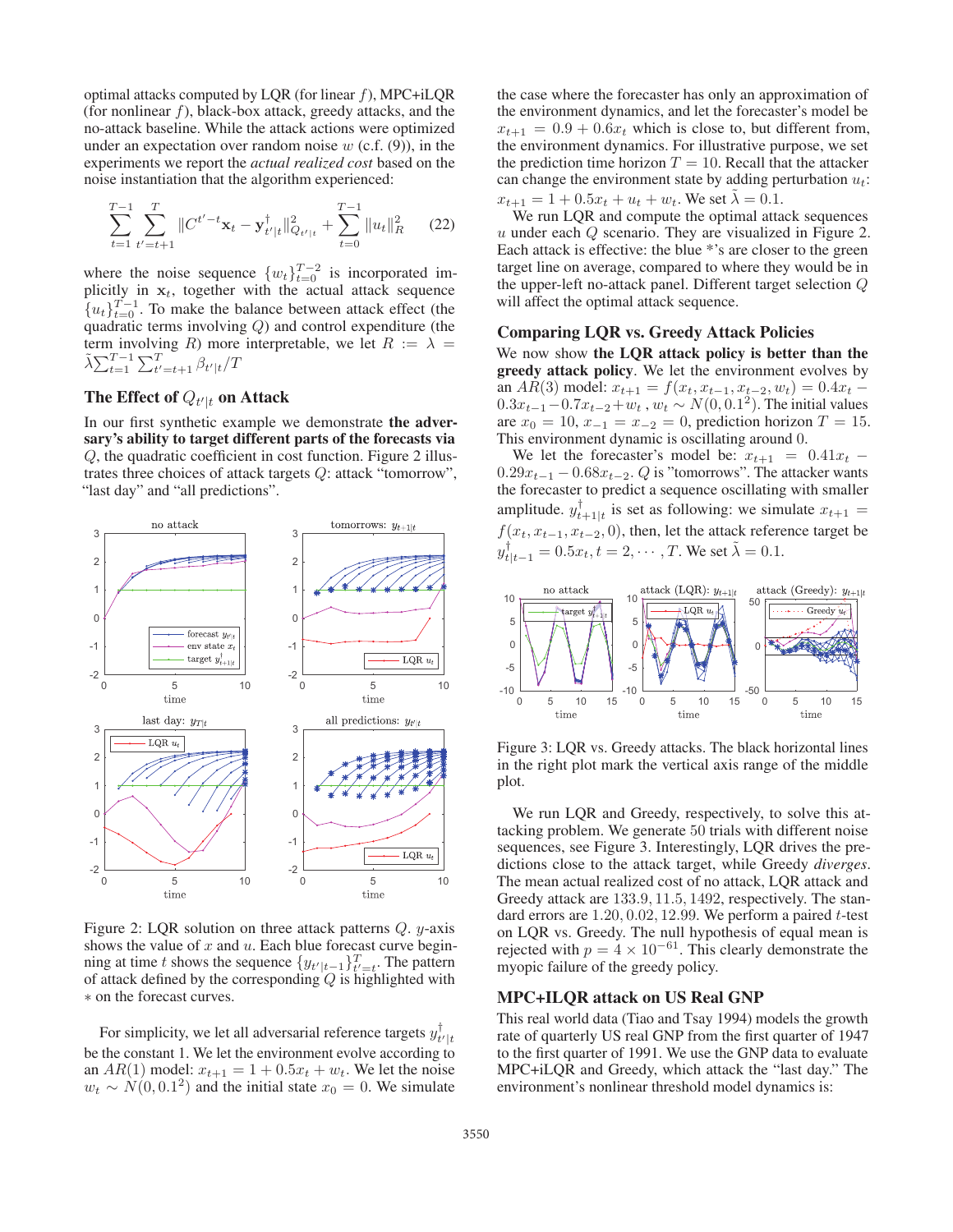$$
x_{t+1} =
$$
\n
$$
\begin{cases}\n-0.015 - 1.076x_t + w_{1,t} & (x_t, x_{t-1}) \in X_1 \\
-0.006 + 0.630x_t - 0.756x_{t-1} + w_{2,t} & (x_t, x_{t-1}) \in X_2 \\
0.006 + 0.438x_t + w_{3,t} & (x_t, x_{t-1}) \in X_3 \\
0.004 + 0.443x_t + w_{4,t} & (x_t, x_{t-1}) \in X_4,\n\end{cases}
$$

where  $X_1 = \{(x_t, x_{t-1}) \mid x_t \leq x_{t-1} \leq 0\}, X_2 =$  $\{(x_t, x_{t-1}) \mid x_t > x_{t-1}, x_{t-1} \leq 0\}, X_3 = \{(x_t, x_{t-1}) \mid x_t < x_{t-1} > 0\}$ <br> $X_4 = \{(x_t, x_{t-1}) \mid x_t > x_{t-1} > 0\}$  $x_t \leq x_{t-1}, x_{t-1} > 0$ ,  $X_4 = \{(x_t, x_{t-1}) \mid x_t > x_{t-1} > 0\}$ <br>  $y_{t+1} \sim N(0, 0.0062^2)$   $y_{t+1} \sim N(0, 0.0132^2)$   $y_{t+1} \sim N(0, 0.0132^2)$ 0},  $w_{1,t} \sim N(0, 0.0062^2), w_{2,t} \sim N(0, 0.0132^2), w_{3,t} \sim$  $N(0, 0.0094^2), w_{4,t} \sim N(0, 0.0082^2)$ . We let  $T = 10$ ,  $x_0 = 0.0065$  (according to (Tiao and Tsay 1994)),  $x_{-1} = 0$ . The forecaster's model is  $x_{t+1} = 0.0041 + 0.33x_t + 0.13x_{t-1}$ (according to (Tiao and Tsay 1994)). The attacker can change state value by adding perturbation. The attack target is to drive forecaster's predictions  $y_{T|t}$ ,  $t = 1, \dots, T-1$  to be close to 0.01. We let  $\tilde{\lambda} = 0.001$ . MPC+iLQR and Greedy are used to solve this problem. The time step of MPC is set to be  $l = 5$ . Inside the MPC loop, the stopping condition of iLQR is  $tol = 10^{-4}$ . The maximum iteration of iLQR is set to be 1000. For Greedy, we use the default setting for the *lsqnonlin* solver in Matlab (Coleman, Branch, and Grace 1999) except that we do provide the gradients

We again run 50 trials, the last one is shown in Figure 4. The mean actual realized cost of no attack, MPC+iLQR attack and Greedy attack are  $(6.87, 3.03, 3.23) \times 10^{-4}$  respectively. The standard errors are  $(1.40, 0.18, 0.19) \times 10^{-5}$  respectively. The null hypothesis of equal mean is rejected with  $p = 6 \times$  $10^{-65}$  by a paired t-test. As an interesting observation, in the beginning MPC+iLQR adopts a larger attack than Greedy; at time  $t = 4$ , MPC+iLQR adopts a smaller attack than Greedy, but drives  $y_{T|5}$  closer to 0.01. This shows the advantage of looking into future. Since Greedy only focus on current time, it ignores how the attack will affect the future.



Figure 4: MPC+iLQR and Greedy attack on GNP data. MPC+iLQR:  $u_4 = 0.0590, y_{T|5} = 0.0084$ ; Greedy:  $u_4 =$  $0.0719, y_{T|5} = 0.0079. x_{T|5}^{\dagger} = 0.01.$ 

#### Using System Identification in Black-box Attack

We now show system identification can perform blackbox attack effectively. We compare the system identification attack to an oracle, who has full information of both the

environmental dynamics and forecast model. The oracle use MPC+ILQR to attack the forecast.

We use the same dynamic in (Fan and Yao 2008) but we change the noise to be  $w_t \sim N(0, 0.1^2)$ . The dynamic is  $x_{t+1} = 2x_t/(1+0.8x_t^2) + w_t$ . We let  $x_0 = 3$ ,  $T = 50$ . We simulate this dynamical system to  $t = 50$  and get a sample sesimulate this dynamical system to  $t = 50$  and get a sample sequence from this dynamical system. The forecaster's  $AR(1)$ model  $C$  is estimated from this sequence. We introduce an attacker who can add perturbation  $u_t$  to change the state value:  $x_{t+1} = 2x_t/(1+0.8x_t^2) + u_t + w_t$ . Q is "tomorrow". The attack target is set to be  $y_{t+1}^{\dagger} = 2$ . We let  $\tilde{\lambda} = 0.01$ .<br>Both the etterlier and the graele do nothing but g

Both the attacker and the oracle do nothing but observe the  $x_t$  and  $y_{t'|t}$  at time  $t = 0, \ldots, b + p - 2$ , and attack<br>the forecast at time  $t = b + p - 1$   $T - 2$ . For system the forecast at time  $t = b + p - 1, \ldots, T - 2$ . For system identification, we let  $b = 15, l = 5, p = 3$ . For the oracle, the time step of MPC is set to be  $l = 10$ . Inside the MPC loop, the stopping condition of ILQR is  $tol = 10^{-4}$ . The maximum iteration of iLQR is set to be 1000.

We run 100 trials, the last one is shown in Figure 5. The mean actual realized cost of system identification attack and oracle MPC+ILQR attack are <sup>4</sup>.20, <sup>1</sup>.<sup>43</sup> respectively. Even though the cost of System identification attack is larger than that of the oracle, it is evident from Figure 5 that the attacker can quickly force the forecasts (blue) to the attack target (green) after  $t=25$ ; the chaotic period between  $t=20$  and  $t=25$ is the price to pay for system identification.



Figure 5: System identification and MPC+ILQR oracle attack

## **Conclusion**

In this paper we formulated adversarial attacks on autoregressive model as optimal control. This sequential attack problem differs significantly from most of the batch attack work in adversarial machine learning. In the white-box setting, we obtained closed-form LQR solutions when the environment is linear, and good MPC approximations when the environment is nonlinear. In the black-box setting, we propose a method via system identification then perform MPC. We demonstrated their effectiveness on synthetic and real data.

## Acknowledgment

We thank Laurent Lessard, Yuzhe Ma, and Xuezhou Zhang for helpful discussions. This work is supported in part by NSF 1836978, 1545481, 1704117, 1623605, 1561512, the